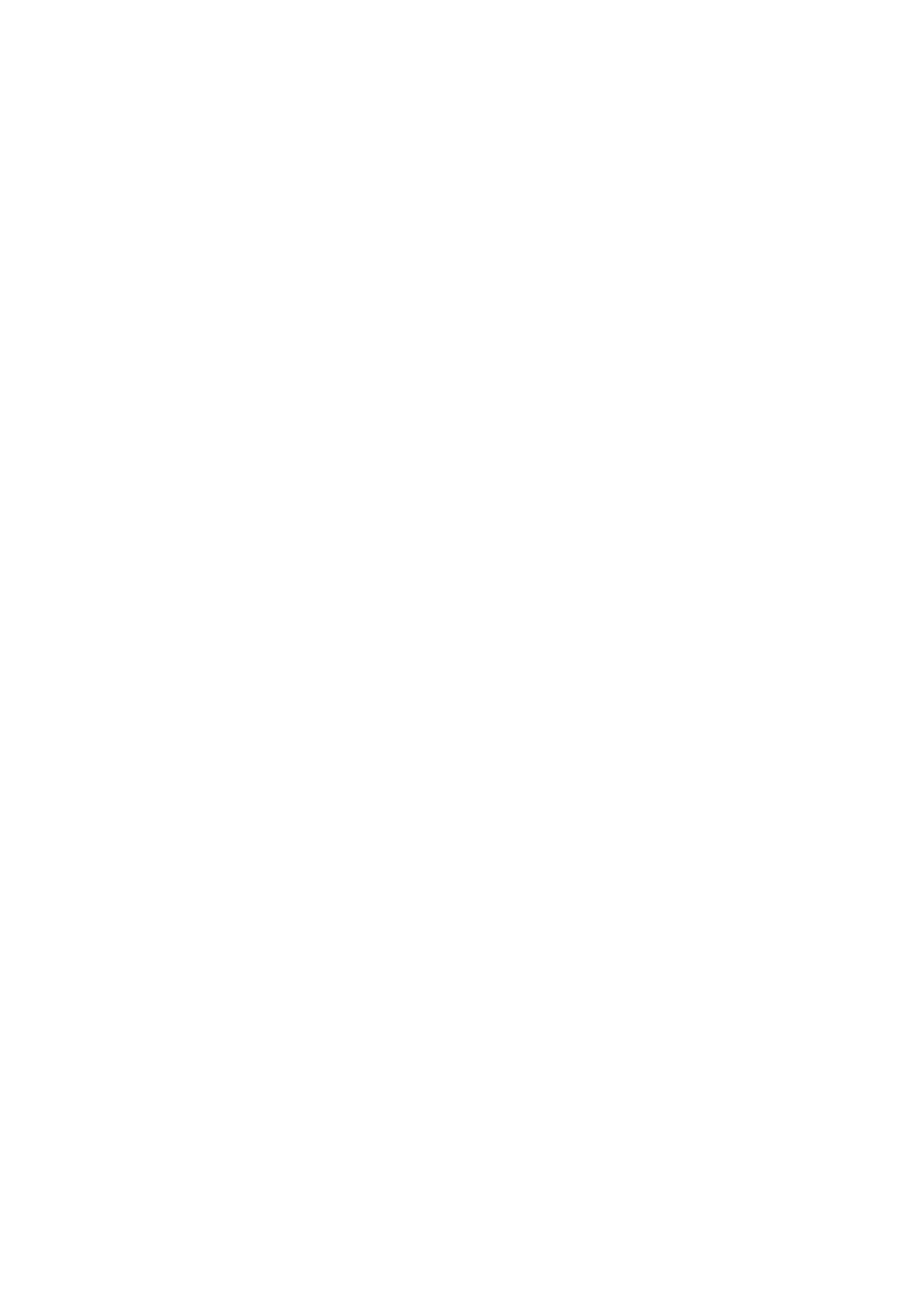# **Items on the agenda**

**1. Annual Report 2021 incl. Compensation Report; Reports of the Statutory Auditor**

# **1.1 Annual Report 2021 (Management Report, Consolidated Financial Statements and Annual Financial Statements)**

The Board of Directors proposes that the Annual Report 2021 (Management Report, Consolidated Financial Statements and Annual Financial Statements) be approved.

# **1.2 Compensation Report 2021**

The Board of Directors proposes that the report on compensation published in the Annual Report 2021 be accepted. This is an advisory vote.

# **2. Appropriation of profit 2021, ordinary dividend from profit**

The Board of Directors proposes that Swiss Life Holding Ltd's available profit for 2021 of CHF 803344659.69, consisting of:

| Balance carried forward from previous year | <b>CHF</b> | 18 979 189.44 |
|--------------------------------------------|------------|---------------|
| Net profit for 2021                        | <b>CHF</b> | 784365470.25  |
| shall be appropriated as follows:          |            |               |
| Dividend CHF 25.00 per registered share    | <b>CHF</b> | 788214175.00* |
| Allocation to the free reserves            | <b>CHF</b> | 15 000 000.00 |
| Balance carried forward to the new account | CHF.       | 130484.69*    |

\* The actual amount depends on the number of outstanding shares entitled to a dividend on 25 April 2022. No dividend will be paid in respect of treasury shares held by Swiss Life Holding Ltd.

*Note: For the 2021 financial year, the Board of Directors proposes an ordinary dividend from profit of CHF 25.00 gross per registered share (CHF 16.25 net after deduction of 35% withholding tax). If this proposal is accepted, the ordinary dividend of CHF 25.00 gross will be paid out from profit on 28 April 2022. The last trading day with entitlement to receive the dividend is 25 April 2022.*

# **3. Discharge of the members of the Board of Directors**

The Board of Directors proposes that the discharge of the members of the Board of Directors with respect to the 2021 financial year be approved.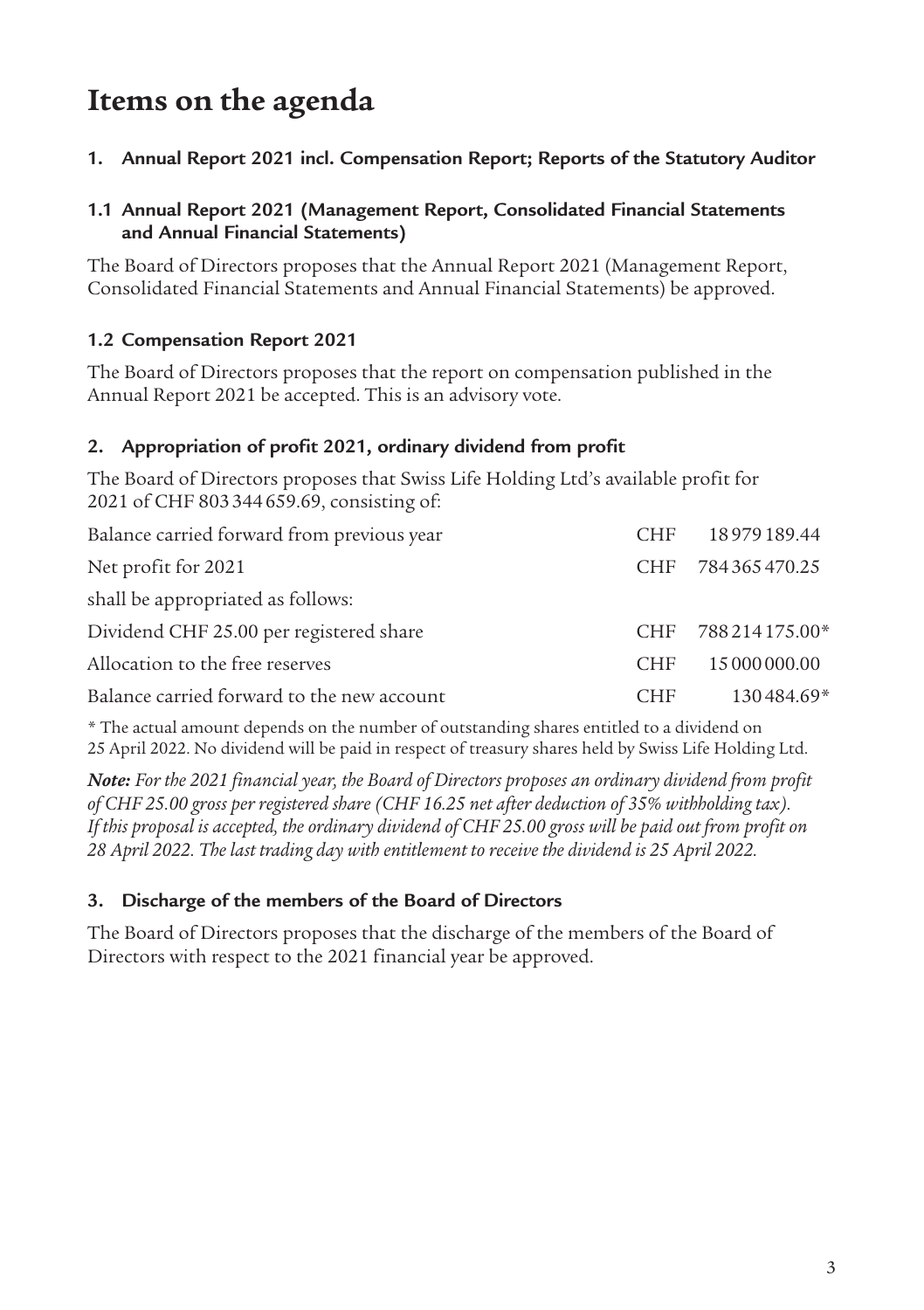# **4. Approval of the compensation for the Board of Directors and Corporate Executive Board**

*See Appendix II for further information on item 4; the amounts below do not include social security contributions payable by the employer.*

# **4.1 Approval of the fixed compensation for the Board of Directors until the General Meeting 2023**

The Board of Directors proposes that the maximum total amount of fixed compensation of CHF 3200000 for the Board of Directors for the period until the next ordinary General Meeting 2023 be approved.

*Note: In accordance with the Articles of Association, the members of the Board of Directors are granted exclusively fixed compensation, which is partly paid in blocked Company shares. The proposed fixed compensation in cash and blocked shares for members of the Board of Directors is unchanged from the previous year. The General Meeting approves the maximum total amount of fixed compensation on an annual basis until the next Annual General Meeting.*

# **4.2 Approval of the short-term variable compensation component for the Corporate Executive Board for the 2021 financial year**

The Board of Directors proposes the short-term variable compensation component of a total of CHF 4400000 for the Corporate Executive Board for the 2021 financial year, which was determined by the Board of Directors at the beginning of 2022, be approved.

*Note: In accordance with the Articles of Association, the General Meeting approves the short-term variable compensation component for the Corporate Executive Board on a retrospective basis for the previous financial year, namely for the 2021 financial year.*

# **4.3 Approval of the maximum total amount of the fixed compensation and the long-term variable compensation component for the Corporate Executive Board for the 2023 financial year**

The Board of Directors proposes that the maximum total amount of the fixed compensation and the long-term variable compensation component (equity compensation plan) of a total of CHF 13800000 for the Corporate Executive Board for the 2023 financial year be approved.

*Note: In accordance with the Articles of Association, the General Meeting approves the maximum amount of the fixed compensation (basic salary incl. ancillary costs and occupational provisions) and the long-term variable compensation component (variable compensation in the form of future subscription rights to Company shares, equity compensation plan) for the Corporate Executive Board for the next financial year, namely at this year's General Meeting for the 2023 financial year. The proposed budget/maximum amount represents an upper limit for fixed and long-term variable compensation, which would only be reached in the case of exceptional business performance. The Board of Directors will determine the relevant fixed compensation and the long-term variable compensation component for the Corporate Executive Board at the beginning of 2023 and will detail the key underlying factors in the relevant Compensation Report.*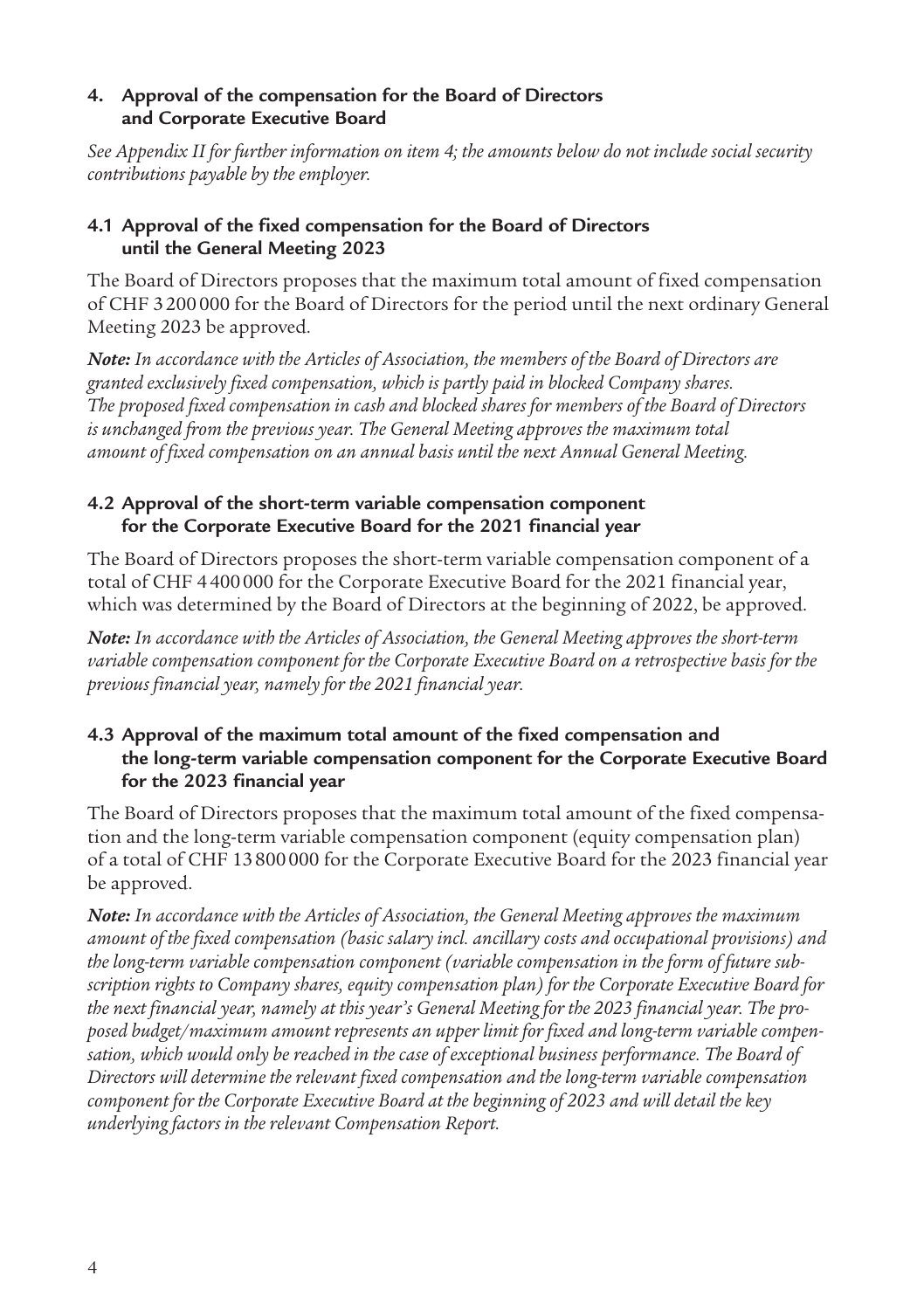# **5. Elections to the Board of Directors**

The Board of Directors proposes the following elections for a term of office of one year each:

- **5.1** Re-election of Rolf Dörig as member and Chairman of the Board of Directors
- **5.2** Re-election of Thomas Buess
- **5.3** Re-election of Adrienne Corboud Fumagalli
- **5.4** Re-election of Ueli Dietiker
- 5.5 Re-election of Damir Filipovic
- **5.6** Re-election of Frank W. Keuper
- **5.7** Re-election of Stefan Loacker
- **5.8** Re-election of Henry Peter
- **5.9** Re-election of Martin Schmid
- **5.10** Re-election of Franziska Tschudi Sauber
- **5.11** Re-election of Klaus Tschütscher
- **5.12** Election of Monika Bütler
- **5.13** Re-election of Martin Schmid as member of the Compensation Committee
- **5.14** Re-election of Franziska Tschudi Sauber as member of the Compensation Committee
- **5.15** Re-election of Klaus Tschütscher as member of the Compensation Committee

# *See the CVs in Appendix I.*

*Note: In accordance with Clause 10.2 of the Articles of Association, the General Meeting elects the Chairman, the other members of the Board of Directors and the members of the Compensation Committee of the Board of Directors on an individual basis for a term of office of one year.*

# **6. Election of the independent voting representative**

The Board of Directors proposes that the attorney Andreas Zürcher, Zurich, be elected again as independent voting representative until completion of the next ordinary General Meeting.

*Note: In accordance with Clause 8.3 of the Articles of Association, the General Meeting elects the independent voting representative on an annual basis until completion of the next ordinary General Meeting.*

# **7. Election of the Statutory Auditor**

The Board of Directors proposes that PricewaterhouseCoopers Ltd be elected again as Statutory Auditor for the 2022 financial year.

# **8. Reduction of share capital following the share buyback programme, amendment to the Articles of Association**

The Board of Directors proposes that the following decisions be taken:

a) The ordinary share capital of the Company, in the amount of CHF 3152856.70, shall be reduced by CHF 70268.00 to CHF 3082588.70 through cancellation of 702680 registered shares with a par value of CHF 0.10 each, which were acquired for cancellation between 6 March 2021 and 31 May 2021 as part of the share buyback programme 2020–2021 and between 6 December 2021 and 4 March 2022 as part of the share buyback programme 2021–2023 launched in December 2021. The difference between the repurchase price and the par value of the shares to be cancelled will be debited to the free reserves. The auditor's report prepared by PricewaterhouseCoopers Ltd as the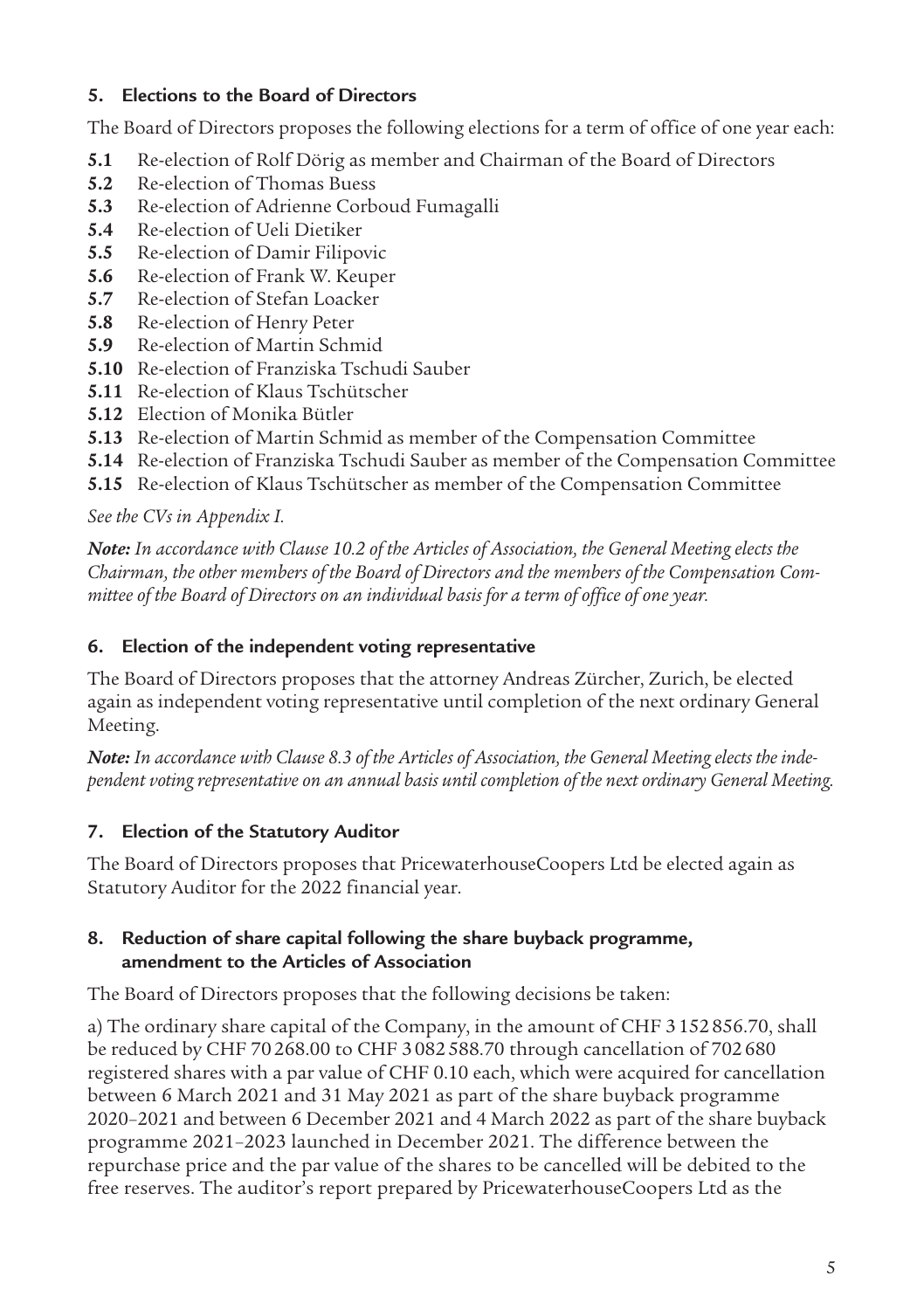auditing enterprise subject to public supervision under Art. 732 para. 2 of the Swiss Code of Obligations (CO) determines that the claims of creditors are still fully covered following the reduction of share capital.

b) Upon completion of the reduction of share capital by cancellation of the shares, Clause 4.1 of the Articles of Association shall be amended in accordance with the following text (amendments in italics):

# **Amendment of Clause 4.1 of the Articles of Association**

"The share capital amounts to *three* million *eighty-two thousand five hundred and eighty-eight* francs and *seventy* cents (CHF *3 082 588.70*), divided into *30 825 887* fully paid-up registered shares with a par value of CHF 0.10 each."

c) The Board of Directors shall be instructed to execute the decisions of the Annual General Meeting.

*Note: This reduction of share capital will involve the cancellation of the shares bought back between 6 March 2021 and 31 May 2021 under the share buyback programme 2020–2021 that ended in May 2021 as well as under the share buyback programme 2021–2023 launched in December 2021 in a second trading line on the SIX Swiss Exchange AG between 6 December 2021 and 4 March 2022. The cancellations of the shares repurchased between 4 March 2022 and the end of May 2023 for the purpose of a reduction of share capital will be requested at the Annual General Meetings in April 2023 and 2024. All shares repurchased as part of these two share buyback programmes are to be cancelled.*

*The reduction of share capital formally requires publication of three notices to creditors pursuant to Art. 733 CO. The notice to creditors will be published in the Swiss Official Gazette of Commerce following the Annual General Meeting. Once the legally prescribed two-month waiting period has elapsed, the reduction of share capital shall be performed and entered in the commercial register. The reduction of share capital shall come into effect on the date of electronic publication in the Swiss Official Gazette of Commerce.*

# **Annual Report, Reports of the Statutory Auditor**

The Annual Report 2021, including the Management Report, the Consolidated Financial Statements and the Annual Financial Statements and the Reports of the Statutory Auditor is available on the internet at "www.swisslife.com/ar2021" and can also be viewed at the Company's Head Office from 23 March 2022. Those shareholders entered in the share register can request that the Annual Report be sent to them.

## **Admission cards to the Annual General Meeting**

Shareholders entered with voting rights in the share register will be sent the invitation and agenda. They may request admission cards by returning the power of attorney and order form, enclosed with the invitation, by 14 April 2022 (date of receipt). Shareholders who sell their shares prior to the Annual General Meeting are no longer entitled to vote. Admission cards ordered will be sent in good time by post.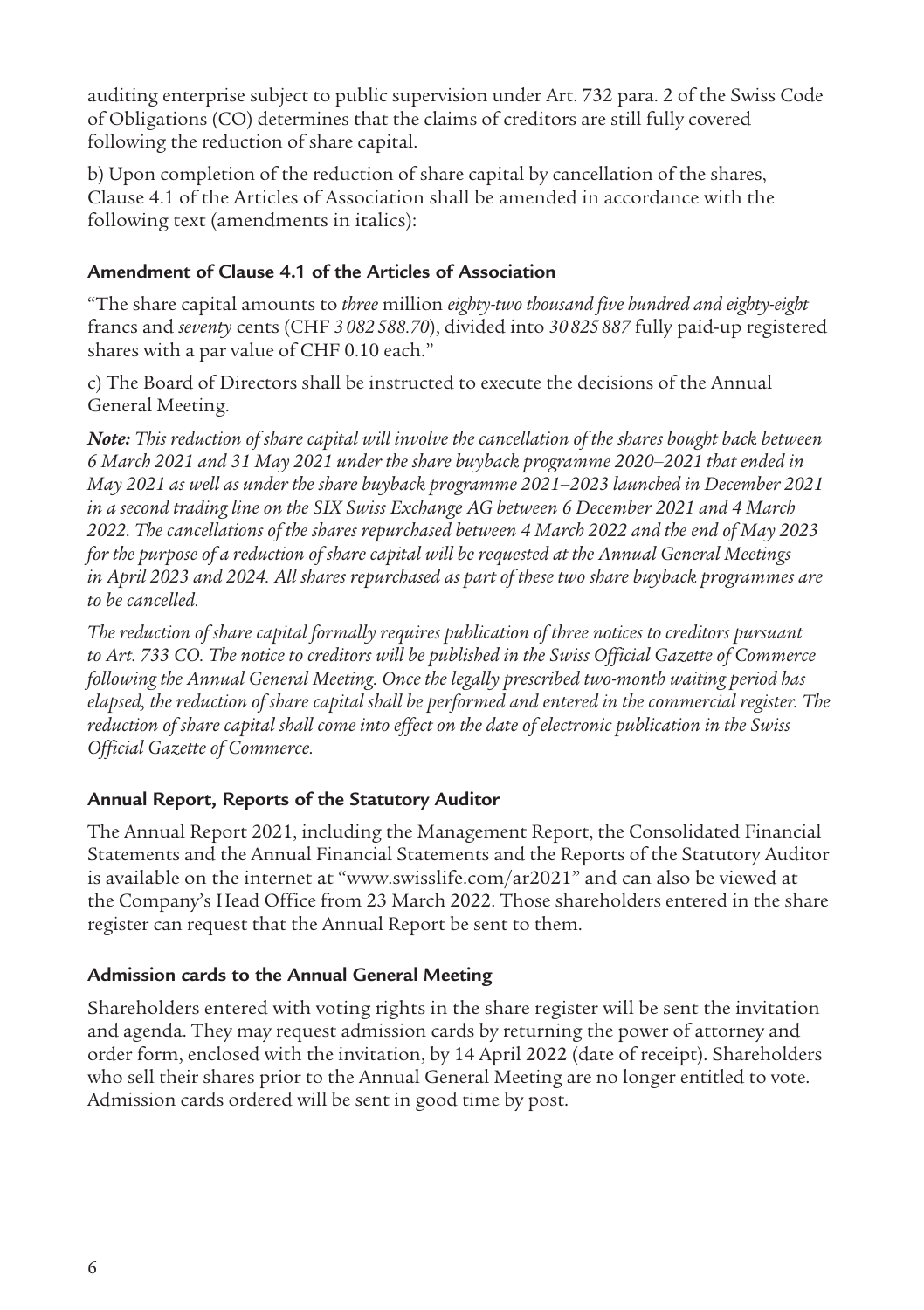# **Representation at the General Meeting**

In accordance with Clause 8.2 of the Articles of Association, every shareholder has the opportunity to be represented at the General Meeting by the independent voting representative, the attorney Andreas Zürcher, Zürcher Rechtsanwälte, P.O. Box, 8010 Zurich.

In addition, every shareholder may be represented by their legal representative or, by means of a written proxy, by another Company shareholder with voting rights.

To grant a power of attorney and issue instructions, shareholders must complete the appropriate power of attorney form in full or give instructions on the reverse of the admission card. Powers of attorney may be submitted to Swiss Life or the independent voting representative up to 14 April 2022 (date of receipt). Powers of attorney on the admission card (together with the voting documentation) must be received by the relevant proxy holder prior to the General Meeting of Shareholders.

# **Electronic submission of powers of attorney and instructions (incl. ordering admission cards)**

Swiss Life offers its shareholders the opportunity to order an admission card or submit powers of attorney and voting instructions over the internet using the web application Sherpany (www.sherpany.com). Electronic powers of attorney and instructions to the independent voting representative may be submitted up to 14 April 2022 at the latest. Further information is given in the documentation for the General Meeting.

# **Getting to the Annual General Meeting**

Shareholders are requested to use public transport: Take the train to Zurich main station or Zurich Oerlikon and tram number 11 in the direction of the "Auzelg" terminus to the "Messe/Hallenstadion" stop. Together with your admission card, you will also receive a day ticket for all zones in the ZVV network so that you can travel to the Annual General Meeting free of charge.

# **General**

If you have any further questions pertaining to the General Meeting, please contact Shareholder Services:

Telephone: 043 284 61 10 Fax: 043 284 61 66 E-mail: shareholder.services@swisslife.ch

Zurich, 21 March 2022 Swiss Life Holding Ltd For the Board of Directors Chairman: Rolf Dörig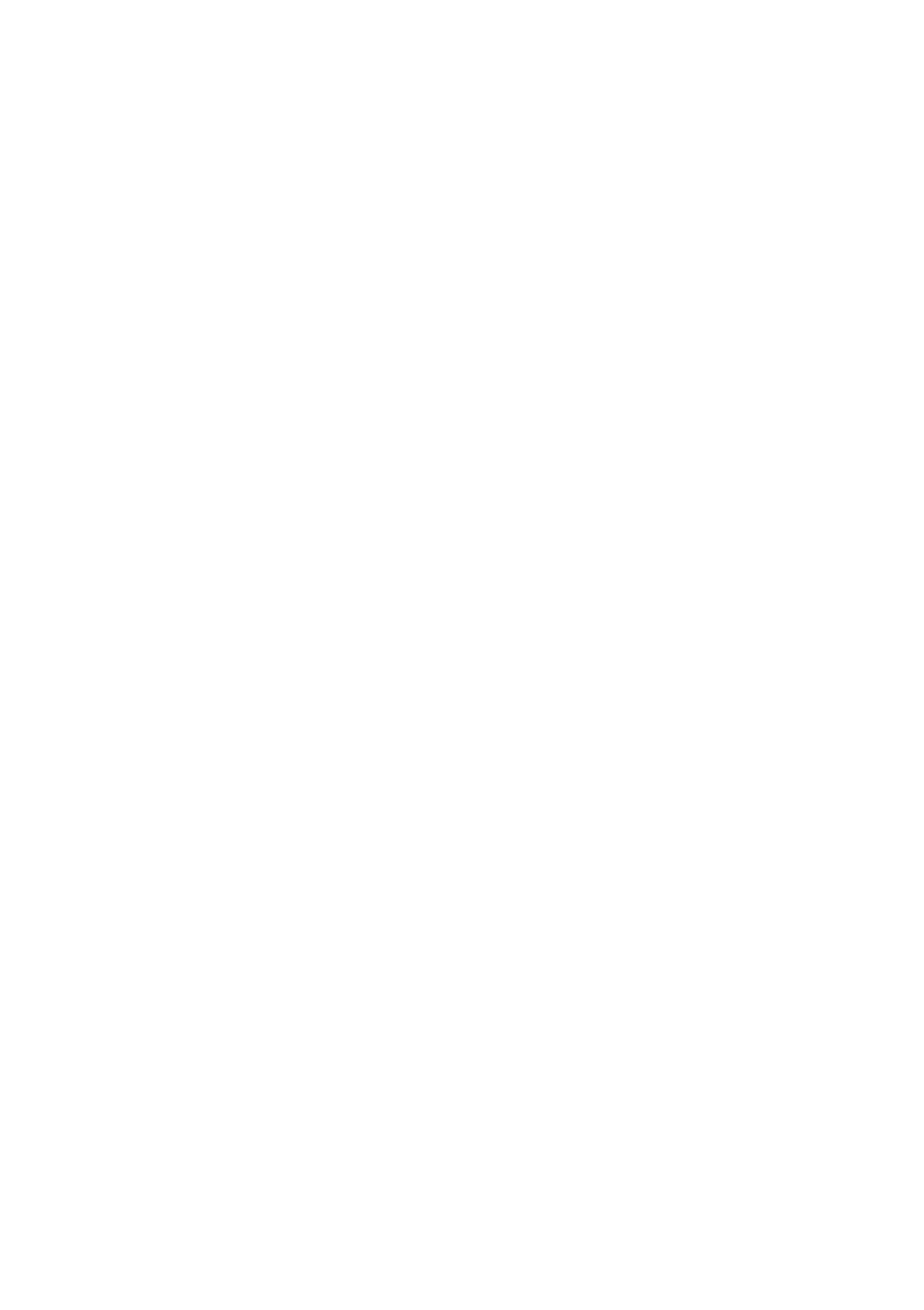# **Appendix I (CVs)**

## **Curriculum Vitae Rolf Dörig (re-election as member and Chairman of the Board of Directors)**



Born 1957, Swiss national Member of the Board of Directors since 2008 Chairman of the Board of Directors since 2009 Chairman of the Chairman's and Corporate Governance Committee

#### **Education**

| 1978 – 1984 | Doctorate in law from the University of Zurich (Dr. iur.) |
|-------------|-----------------------------------------------------------|
| 1985        | Admission to the bar of Canton Zurich                     |
| 1995        | Advanced Management Program at Harvard Business School    |

# **Professional activities**

| Joined Credit Suisse, management positions in various       |
|-------------------------------------------------------------|
| business areas and geographic markets                       |
| Member of the Corporate Executive Board with responsibility |
| for Corporate and Retail Banking in Switzerland and from    |
| spring 2002 Chairman Switzerland                            |
| Chairman of the Corporate Executive Board of Swiss Life     |
| Delegate of the Board of Directors of Swiss Life            |
| Chairman of the Board of Directors of Swiss Life            |
| Chairman of the Board of Directors of Adecco Group Inc      |
|                                                             |

- Danzer Holding AG, Member of the Supervisory Board
- Emil Frey Holding AG, Member of the Board of Directors
- Swiss Insurance Association (SIA), Chairman
- economiesuisse, Member of the Board Committee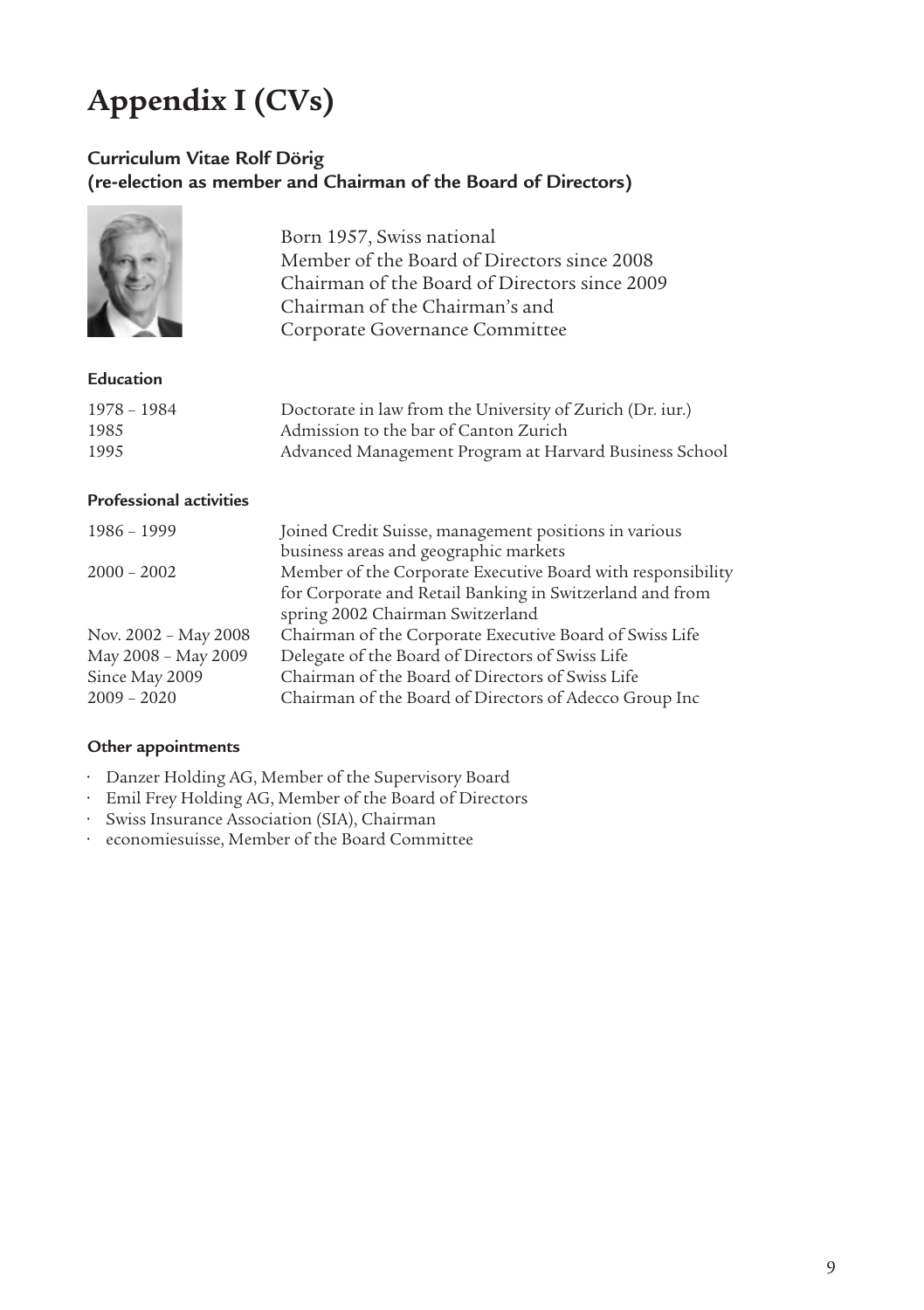# **Curriculum Vitae Thomas Buess (re-election to the Board of Directors)**

**Contract of Contract of Contract of Contract of Contract of Contract of Contract of Contract of Contract of Contract of Contract of Contract of Contract of Contract of Contract of Contract of Contract of Contract of Contr** 

|                                | Born 1957, Swiss national<br>Member of the Board of Directors since 2019<br>Member of the Investment and Risk Committee |
|--------------------------------|-------------------------------------------------------------------------------------------------------------------------|
| Education                      |                                                                                                                         |
| 1983                           | Lic. oec. HSG, University of St. Gallen                                                                                 |
| 1983 - 1985                    | Two-year research activity at the Institute of International Economics                                                  |
| <b>Professional activities</b> |                                                                                                                         |
| 1985 - 1993                    | Various positions in the area of finance at the ELVIA Group                                                             |
| $1994 - 2008$                  | Zurich Insurance Group:                                                                                                 |
|                                | As of 1994 Chief Financial Officer of the Swiss P&C business unit<br>From 1997 to 1999 Chief Financial Officer          |
|                                | of Zurich Insurance Switzerland                                                                                         |
|                                | From 1999 to 2002 Chief Financial Officer North America                                                                 |
|                                | From 2002 to 2004 Group Chief Financial Officer                                                                         |
|                                | From 2004 to 2008 Chief Operating Officer of Zurich Insurance                                                           |
|                                | Global Life                                                                                                             |
| Jan. 2009 - July 2009          | Head of Operational Transformation at the Allianz Group                                                                 |
| Aug. 2009 - Feb. 2019          | Chief Financial Officer of the Swiss Life Group                                                                         |

- Cembra Money Bank Ltd, Member of the Board of Directors and Member of the Audit and Risk Committee
- Sygnum Bank AG, Member of the Board of Directors and Chairman of the Audit and Risk Committee
- Grovana Watch Co. Ltd, Member of the Board of Directors
- Swiss KMU Partners Ltd, Member of the Board of Directors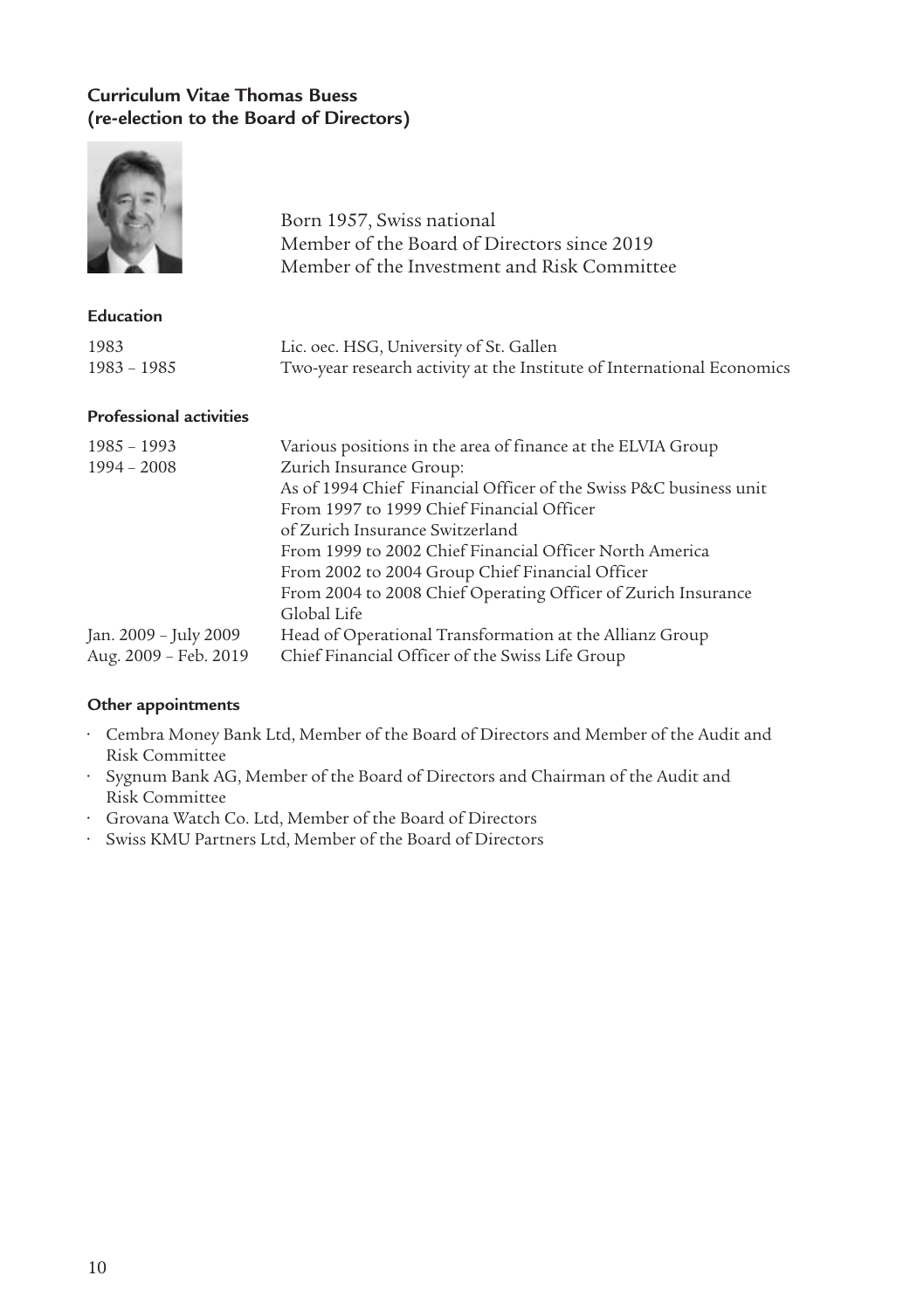# **Curriculum Vitae Adrienne Corboud Fumagalli (re-election to the Board of Directors)**

|                                | Born 1958, Swiss and Italian national<br>Member of the Board of Directors since 2014<br>Member of the Audit Committee                                                                                                                                                            |
|--------------------------------|----------------------------------------------------------------------------------------------------------------------------------------------------------------------------------------------------------------------------------------------------------------------------------|
| Education                      |                                                                                                                                                                                                                                                                                  |
| 1991                           | Doctorate in economics and social sciences from<br>the University of Fribourg                                                                                                                                                                                                    |
| <b>Professional activities</b> |                                                                                                                                                                                                                                                                                  |
| $1996 - 2000$                  | Swisscom <sup>.</sup><br>From 1996 to 1997 in charge of New Business Development and<br>the international market, Management team of Radiocom<br>From 1997 to 2000 various positions within Swisscom, ultimately<br>Director of Product Marketing in Radio Broadcasting Services |
| $2000 - 2008$                  | Kudelski Group:<br>From 2000 to 2004 Corporate Secretary and Member of<br>the Corporate Executive Board<br>From 2004 to 2008 Executive Vice President and<br>Head of Business Development                                                                                        |
| $2008 - 2016$<br>$2017 - 2020$ | Vice President for Innovation and Technology Transfer at EPF Lausanne<br>President of the Board of Directors and Chief Executive Officer of<br>Deeption SA (spin-off of the EPF Lausanne Social Media Lab)                                                                       |

#### **Other appointments**

**Contract** 

- Federal Communications Commission (ComCom), Chairwoman
- CSD Holding AG, Member of the Board of Directors and Chairwoman of the Nomination and Compensation Committee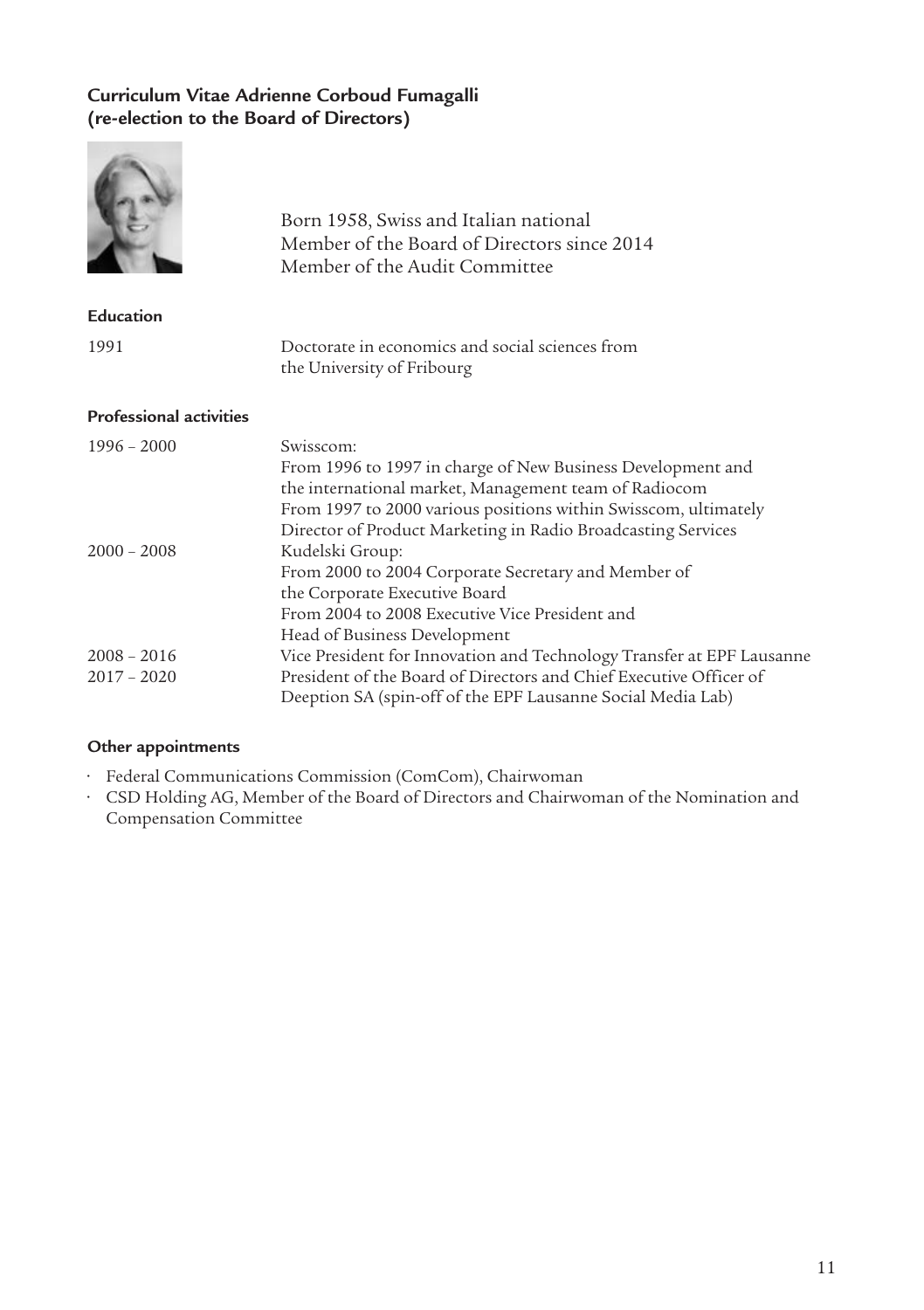# **Curriculum Vitae Ueli Dietiker (re-election to the Board of Directors)**

**Contract Contract Contract** 

|                                | Born 1953, Swiss national<br>Member of the Board of Directors since 2013<br>Chairman of the Investment and Risk Committee<br>Member of the Chairman's and<br>Corporate Governance Committee |
|--------------------------------|---------------------------------------------------------------------------------------------------------------------------------------------------------------------------------------------|
| Education                      |                                                                                                                                                                                             |
| 1980                           | Qualified as a certified accountant                                                                                                                                                         |
| <b>Professional activities</b> |                                                                                                                                                                                             |
| 1972 - 1988                    | Ernst & Young                                                                                                                                                                               |
| 1988 - 1994                    | Various managerial positions in the Finance Division<br>of Motor-Columbus Ltd.                                                                                                              |
| $1995 - 2001$                  | Cablecom Holdings Ltd.:                                                                                                                                                                     |
|                                | From 1995 to 1998 Chief Financial Officer (CFO)                                                                                                                                             |
|                                | From 1999 to 2001 Chief Executive Officer (CEO)                                                                                                                                             |
| $2001 - 2018$                  | Swisscom Group:                                                                                                                                                                             |
|                                | From 2002 to 2012 CFO and deputy CEO<br>From 2013 to 30.6.2014 Head of Group Related Businesses                                                                                             |
|                                | From 1.7.2014 to 28.2.2018 Board Mandates and Projects                                                                                                                                      |
|                                |                                                                                                                                                                                             |

- Sanitas Krankenversicherung and Sanitas Beteiligungen AG, Vice Chairman of the Board of Trustees and Chairman of the Board of Directors
- Zuckermühle Rupperswil AG, Member of the Board of Directors
- BLS Ltd., BLS Netz AG and BLS Fernverkehr AG, Chairman of the Board of Directors
- Renaissance KMU Schweizerische Anlagestiftung, Member of the Board of Trustees
- Emaform AG, Member of the Board of Directors
- Mobilejobs AG, Chairman of the Board of Directors
- Bomatec Holding AG, Member of the Board of Directors
- F&P Robotics AG, Chairman of the Board of Directors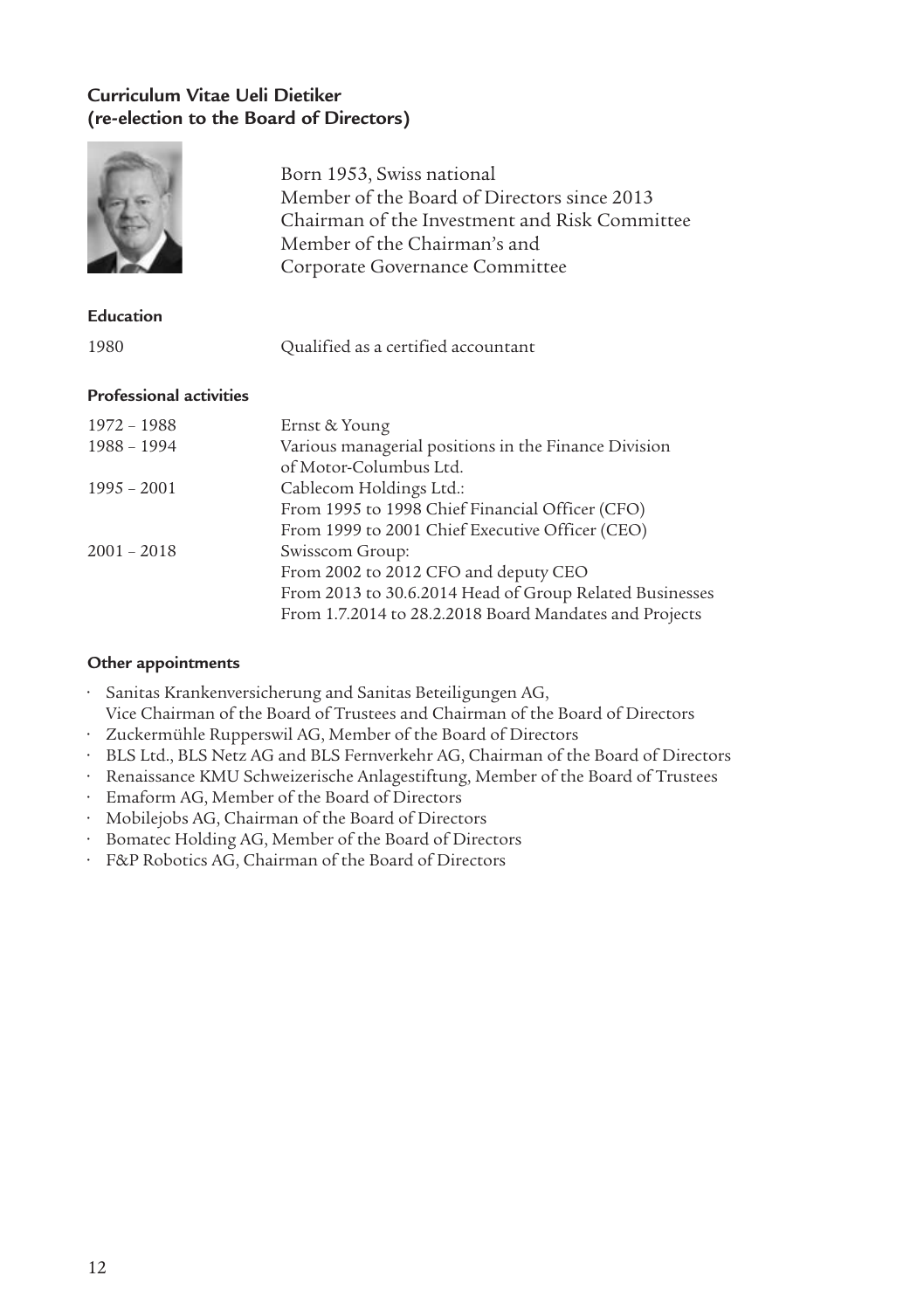# **Curriculum Vitae Damir Filipovic (re-election to the Board of Directors)**



#### **Other appointments**

• Evooq SA, Member of the Board of Directors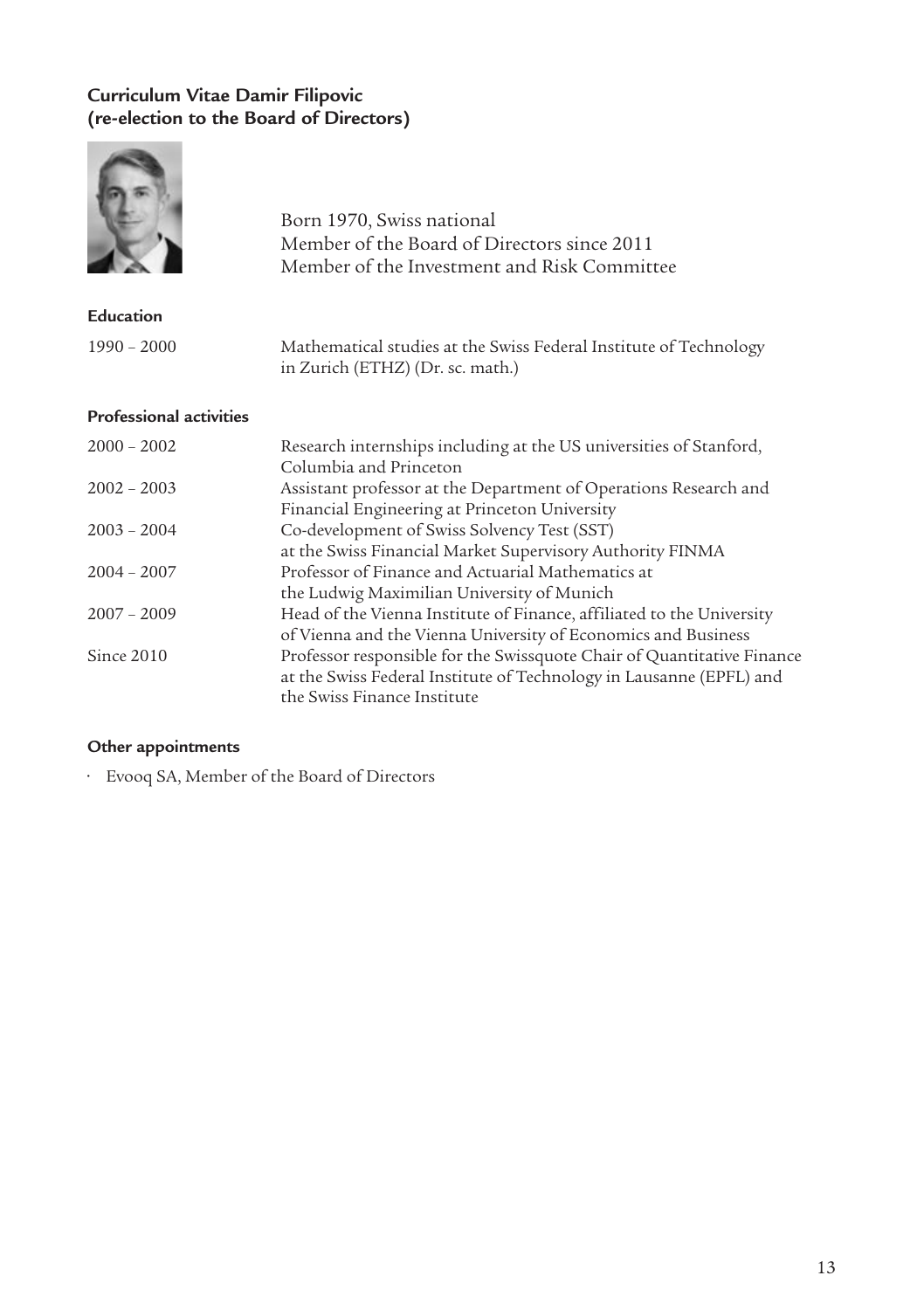# **Curriculum Vitae Frank W. Keuper (re-election to the Board of Directors)**

|                                | Born 1953, German national<br>Member of the Board of Directors since 2013<br>Member of the Investment and Risk Committee                                                                                                                                                                                            |
|--------------------------------|---------------------------------------------------------------------------------------------------------------------------------------------------------------------------------------------------------------------------------------------------------------------------------------------------------------------|
| Education                      |                                                                                                                                                                                                                                                                                                                     |
| 1981                           | Degree in social and economic sciences from<br>the Vienna University of Economics and Business                                                                                                                                                                                                                      |
| 1985                           | Doctorate (Dr. rer. soc. oec.) from the Vienna University<br>of Economics and Business                                                                                                                                                                                                                              |
| <b>Professional activities</b> |                                                                                                                                                                                                                                                                                                                     |
| 1985 - 1989                    | Albingia Insurance Group:<br>Initially Assistant to the CEO, subsequently Head of Sales<br>and Marketing                                                                                                                                                                                                            |
| 1989 - 1992                    | Zurich Insurance Group:<br>Managing Director of the Gesellschaft für Vermögensanlagen mbH<br>of the Zurich Insurance Group (Germany)                                                                                                                                                                                |
| $1992 - 2000$                  | Albingia Insurance Group:<br>From 1992 to 1994 Head of Corporate Development, Corporate<br>Accounting and Reporting, subsequently until 2000 Member<br>of the Management Board of Albingia Insurance Group, Sales and<br>Private Clients/Motor Vehicle Insurance divisions                                          |
| $1999 - 2004$                  | AXA Insurance Group:<br>Member of the Management Board of AXA Versicherung AG<br>with responsibility for the Retail and Commercial Client<br>business division and for Claims, subsequently Member of the<br>Executive Committee of AXA Konzern AG with responsibility<br>for private and corporate client business |
| $2004 - 2007$                  | Chairman of the Management Board of DBV-Winterthur-Holding AG<br>and Member of the Management Board of Winterthur Group                                                                                                                                                                                             |
| $2007 - 2012$                  | AXA Konzern AG:<br>CEO of AXA Konzern AG and Member of the Executive Committee<br>of the AXA Group, Paris                                                                                                                                                                                                           |

- HanseMerkur Insurance Group, Member of the Supervisory Boards
- JCK Holding GmbH Textil KG, Chairman of the Advisory Committee
- HVP Hanse Vertriebspartner AG, Chairman of the Supervisory Board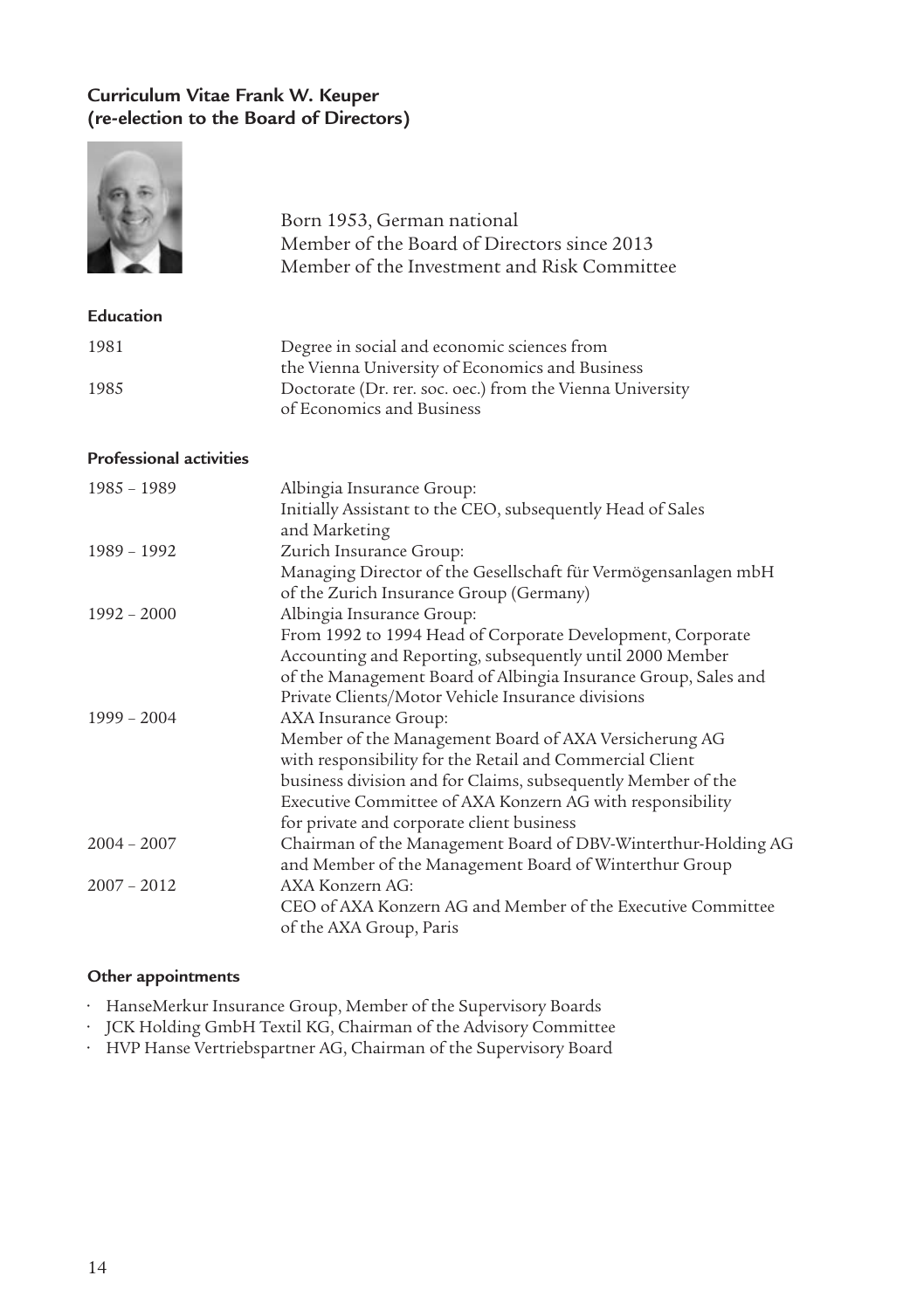# **Curriculum Vitae Stefan Loacker (re-election to the Board of Directors)**

 $\sim$ 

|                                | Born 1969, Austrian national<br>Member of the Board of Directors since 2017<br>Chairman of the Audit Committee<br>Member of the Investment and Risk Committee                                                                                                                                                                                                                                                                                                                     |
|--------------------------------|-----------------------------------------------------------------------------------------------------------------------------------------------------------------------------------------------------------------------------------------------------------------------------------------------------------------------------------------------------------------------------------------------------------------------------------------------------------------------------------|
| <b>Education</b>               |                                                                                                                                                                                                                                                                                                                                                                                                                                                                                   |
| 1994<br>1994                   | Lic. oec. HSG, University of St. Gallen<br>Master of Arts in Social and Economic Sciences (Mag. rer. soc. oec.)<br>from the Vienna University of Economics and Business                                                                                                                                                                                                                                                                                                           |
| <b>Professional activities</b> |                                                                                                                                                                                                                                                                                                                                                                                                                                                                                   |
| 1994                           | Project manager/research associate at the Institute<br>of Insurance Economics at the University of St. Gallen                                                                                                                                                                                                                                                                                                                                                                     |
| 1994 - 1997                    | Swiss Life/Rentenanstalt:<br>Member of Corporate Planning, worked on the Going Public project                                                                                                                                                                                                                                                                                                                                                                                     |
| $1997 - 2016$                  | Helvetia Group:<br>From 1997 to 2000 CEO Office/Business Development,<br>Helvetia Patria Versicherungen<br>From 2000 to 2002, Head of Business Development (Director),<br>Helvetia Patria Versicherungen<br>From 2002 to 2005, CFO and Head of IT (Member of Executive Board),<br>ANKER Versicherung AG, Vienna (Helvetia Group)<br>From 2005 to 2007 CEO of Helvetia Versicherungen AG, Vienna<br>(previously: ANKER Versicherung AG)<br>From 2007 to 2016 CEO of Helvetia Group |
| Since October 2016             | Managing partner of DELOS Management GmbH                                                                                                                                                                                                                                                                                                                                                                                                                                         |

- Vontobel Holding AG and Bank Vontobel Ltd, Member of the Board of Directors and Member of the Risk and Audit Committee
- SWICA Holding AG, Member of the Board of Directors and Member of the Performance Management Committee and the Audit, Investment and Assurance Committee
- Institute of Insurance Economics at the University of St. Gallen, Member of the Executive Committee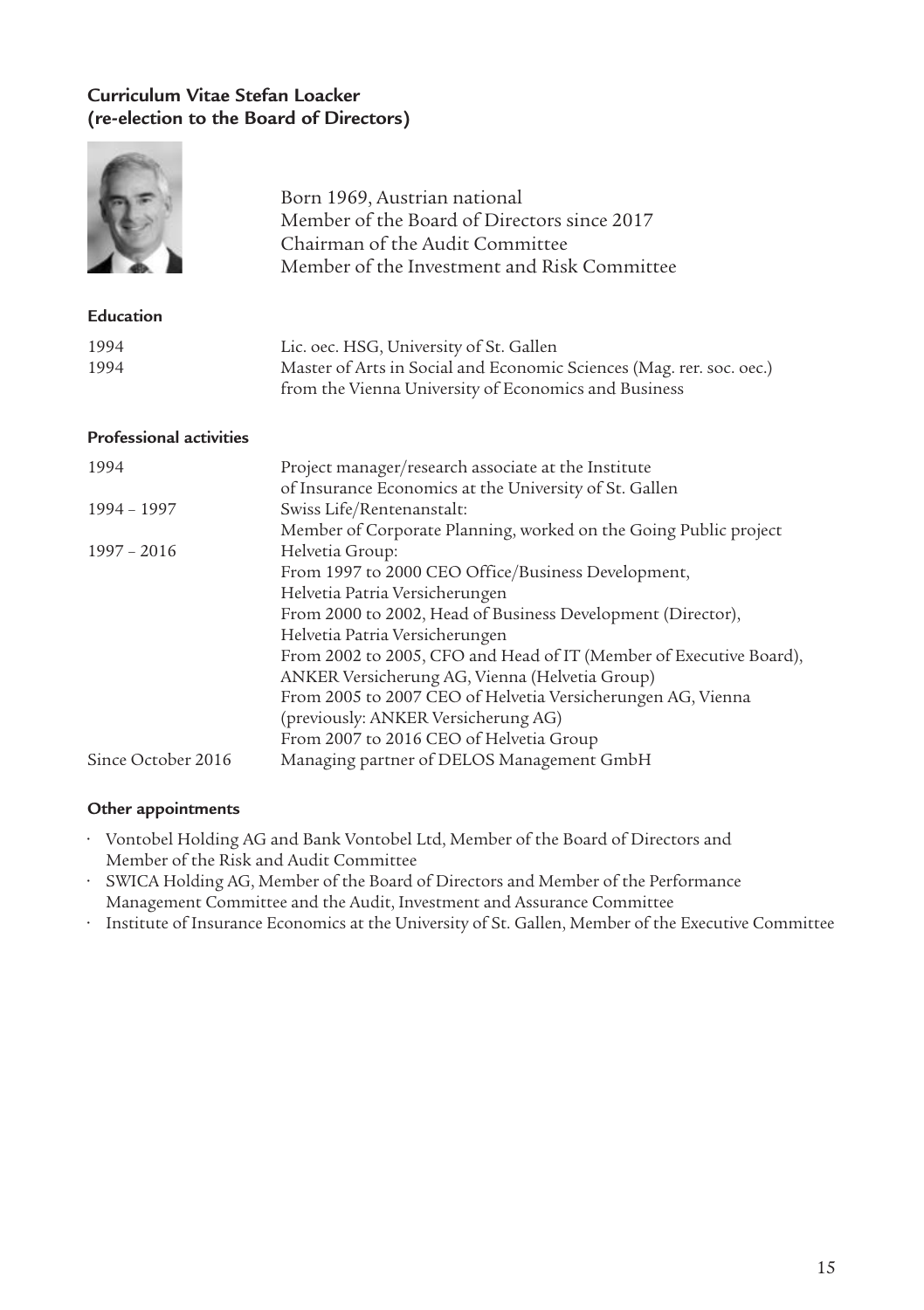# **Curriculum Vitae Henry Peter (re-election to the Board of Directors)**

| Born 1957, Swiss and French national<br>Member of the Board of Directors since 2006<br>Member of the Chairman's and |
|---------------------------------------------------------------------------------------------------------------------|
| Corporate Governance Committee<br>Member of the Audit Committee                                                     |

#### **Education**

| 1976 – 1979 | Law studies at the University of Geneva                                     |
|-------------|-----------------------------------------------------------------------------|
| 1981        | Admission to the bar of Canton Geneva                                       |
| 1979 - 1988 | Assistantship in Geneva, studies at the University of California, Berkeley, |
|             | legal work in Lugano                                                        |
| 1988        | Dr. iur. (doctorate in law), University of Geneva                           |

#### **Professional activities**

| Since 1988    | Partner in a law firm in Lugano, currently Kellerhals Carrard Lugano SA |
|---------------|-------------------------------------------------------------------------|
| Since 1997    | Professor of Business Law, University of Geneva                         |
| $2004 - 2015$ | Member of the Swiss Takeover Board                                      |
| Since 2007    | Member of the Sanction Commission of the SIX Swiss Exchange             |
| Since 2017    | President of the Geneva Centre for Philanthropy at                      |
|               | the University of Geneva                                                |
| Since 2021    | Chairman of the Board of Trustees of the Foundation for the             |
|               | Lugano Faculties of the Università della Svizzera italiana and Member   |
|               | of the University Council of the Università della Svizzera italiana     |

- Sigurd Rück Ltd, Chairman of the Board of Directors
- Casino de Montreux SA, Chairman of the Board of Directors and Member of the Audit Committee
- Consitex SA, Member of the Board of Directors
- Ermenegildo Zegna N.V., Member of the Board of Directors and Chairman of the Compensation Committee
- Global Petroprojects Services Ltd, Member of the Board of Directors
- Bank Lombard Odier & Co Ltd, Member of the Board of Directors and Chairman of the Audit Committee
- Swiss Olympic Association, Vice Chairman of the disciplinary chamber in charge of doping cases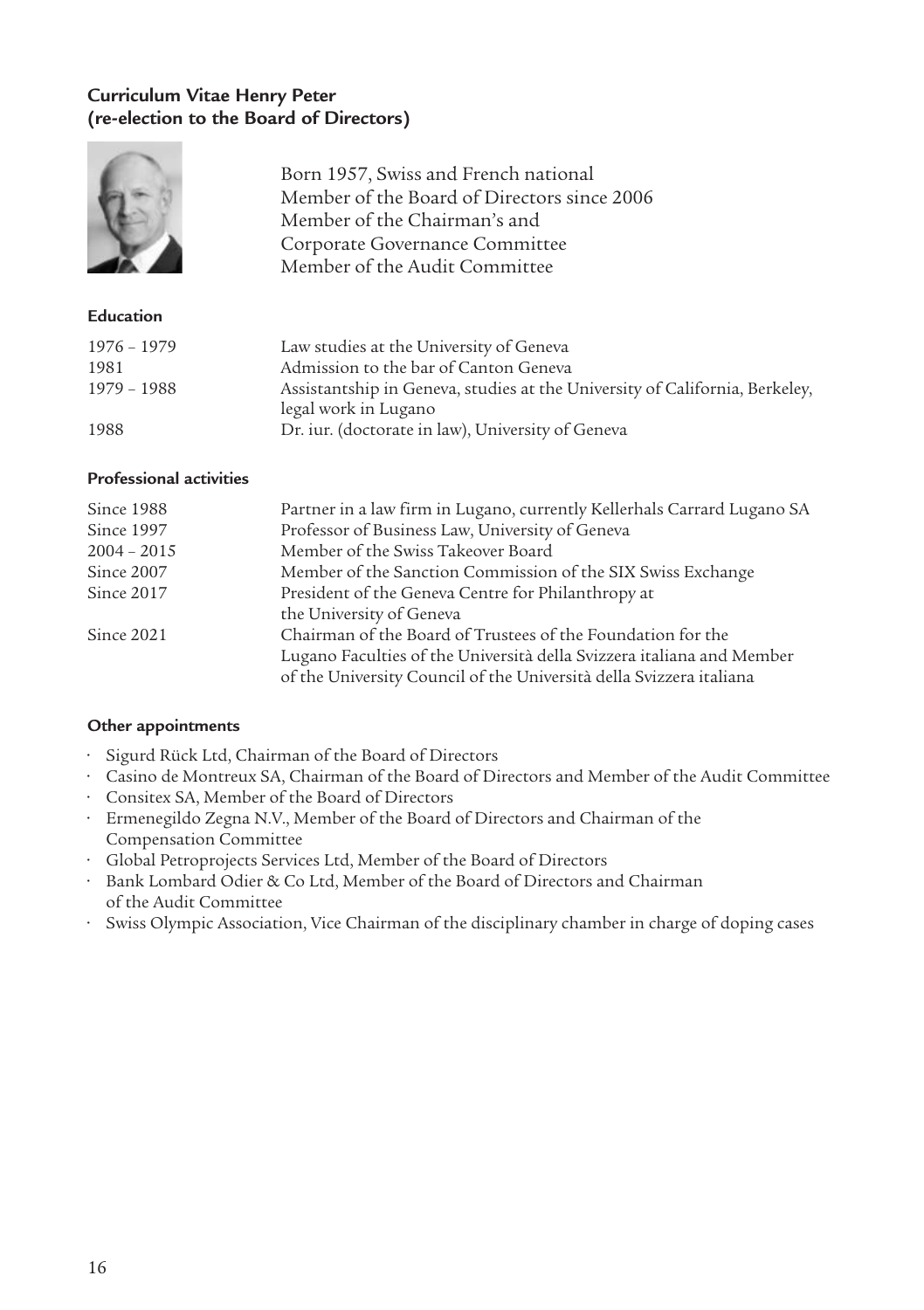# **Curriculum Vitae Martin Schmid (re-election to the Board of Directors and as member of the Compensation Committee)**

| Born 1969, Swiss national                   |
|---------------------------------------------|
| Member of the Board of Directors since 2018 |
| Member of the Compensation Committee        |
| Member of the Audit Committee               |

#### **Education**

| 1995 | Law degree from the University of St. Gallen |
|------|----------------------------------------------|
| 1997 | Admission to the bar of Canton Graubünden    |
| 2005 | Dr. jur. HSG                                 |

#### **Professional activities**

| 1996          | Placement at the Cantonal and Administrative Court Graubünden        |
|---------------|----------------------------------------------------------------------|
| $1997 - 2002$ | Research assistant at the Institute for Financial Economics and      |
|               | Financial Law at the University of St. Gallen, as well as working as |
|               | an attorney at law for PwC and on a freelance basis                  |
| $2003 - 2007$ | Head of the Department of Justice, Security and                      |
|               | Health of Canton Graubünden                                          |
| 2007 - 2011   | Head of the Department of Finance and Municipalities                 |
|               | of Canton Graubünden                                                 |
| Since 2012    | Attorney at law for the law firm KUNZ SCHMID Rechtsanwälte           |
|               | und Notare AG in Chur                                                |
|               |                                                                      |

#### **Other appointments**

- Siegfried Holding AG, Vice Chairman of the Board of Directors
- Repower AG, Member of the Board of Directors
- Engadiner Kraftwerke AG, Chairman of the Board of Directors
- Elettricità Industriale SA, Chairman of the Board of Directors
- Calanda Holding AG, Chairman of the Board of Directors
- Dogger AG, Member of the Board of Directors
- The Association of the Swiss Natural Gas Industry (Verband der Schweizerischen Gasindustrie (VSG ASIG)), Chairman of the Board of Directors
- Swissgas, Member of the Board of Directors
- Kantonsspital Graubünden Foundation, Chairman of the Board of Trustees
- economiesuisse, Member of the Executive Board
- Entwicklung Schweiz, President of the association
- Institute for Financial Economics and Financial Law (IFF) at the University of St. Gallen, President of the Executive Committee

### **Politics**

| 1994 – 2002   | Member of the Grand Council for the Canton of Graubünden          |
|---------------|-------------------------------------------------------------------|
| $2002 - 2011$ | Member of the Cantonal Council of Graubünden                      |
| Since 2011    | Member of the Council of States (and of the EATC-NC, ESPEC-NC and |
|               | LAC-NC committees)                                                |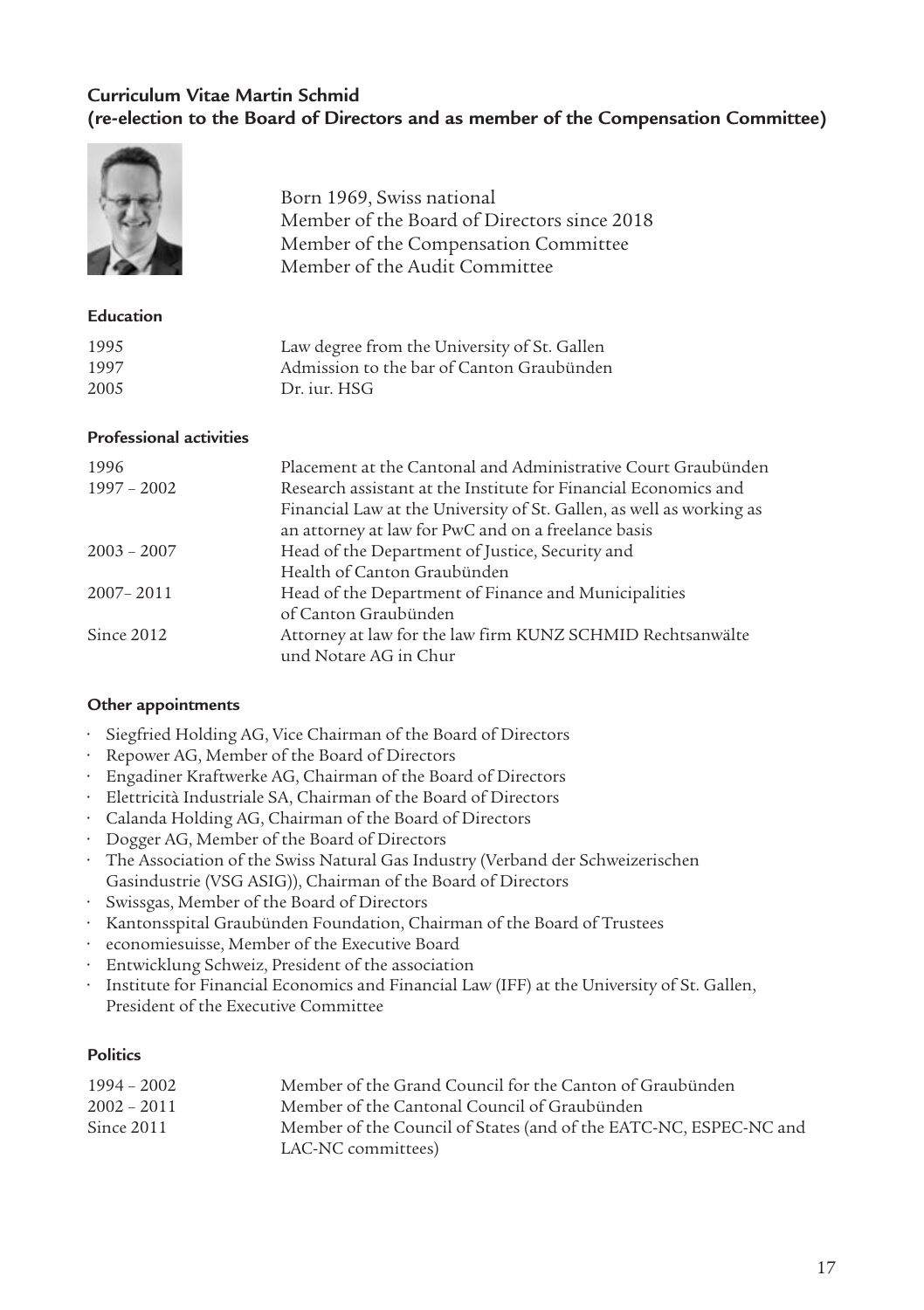# **Curriculum Vitae Franziska Tschudi Sauber (re-election to the Board of Directors and as member of the Compensation Committee)**



Born 1959, Swiss national Member of the Board of Directors since 2003 Member of the Compensation Committee

#### **Education**

| 1978 - 1984   | Law studies (University of Bern), Bar exam                       |
|---------------|------------------------------------------------------------------|
| $1985 - 1986$ | Studies of US law (Georgetown University, Washington D.C., USA), |
|               | Graduated as LL.M. (Master of Common Laws)                       |
| 1987          | Bar exam in US states of New York and Connecticut                |
| 1991 - 1993   | Executive MBA, University of St. Gallen                          |

#### **Professional activities**

| 1981 - 1983   | Internships in Berne (private legal practice, court)           |
|---------------|----------------------------------------------------------------|
| 1984 - 1985   | Assistant for Media Law, Institute for Constitutional          |
|               | and Administrative Law, University of Bern                     |
| 1984 - 1992   | Law practice in business and media law in Zurich,              |
|               | Washington D.C. and Geneva                                     |
| 1992 - 1995   | Secretary General, SIG Holding Ltd                             |
| $1995 - 2001$ | Weidmann Holding AG ("Weidmann Group"),                        |
|               | Member of the Executive Board:                                 |
|               | Since 1995 Head of Corporate Development                       |
|               | Since 1998 Head of Business Area Electrical Technology,        |
|               | Region Asia/Pacific                                            |
| Since 2001    | Chief Executive Officer and Delegate of the Board of Directors |
|               | of Weidmann Holding AG                                         |

- Biomed AG, Member of the Board of Directors
- Energie Zürichsee Linth AG, Member of the Board of Directors
- SSE Group (Société Suisse des Explosifs), Member of the Board of Directors
- economiesuisse, Member of the Executive Board
- Swissmem, Member of the Executive Board
- Commercial Court St. Gallen, part-time commercial judge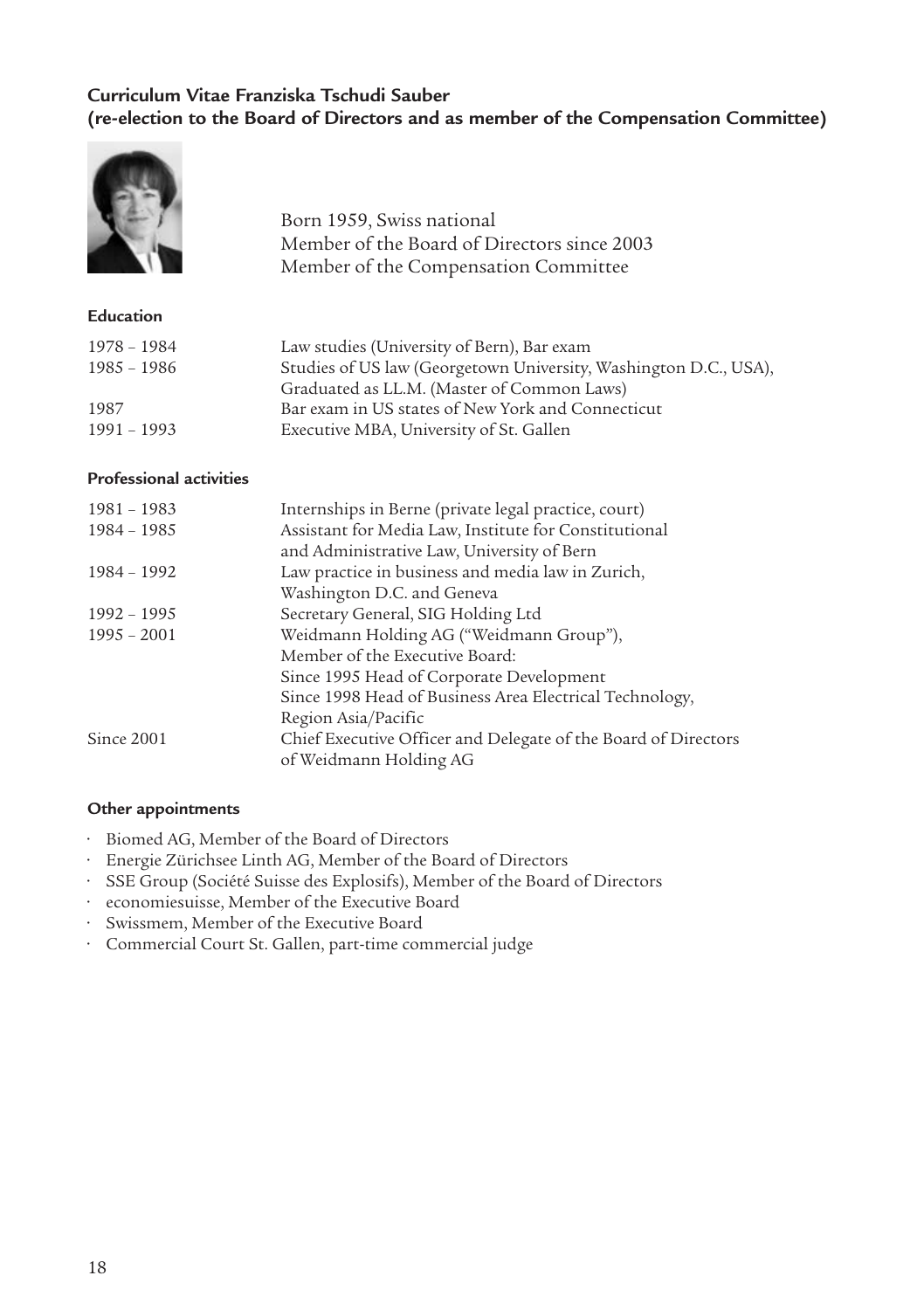# **Curriculum Vitae Klaus Tschütscher (re-election to the Board of Directors and as member of the Compensation Committee)**

|                                | Born 1967, Liechtenstein national<br>Member of the Board of Directors since 2013 and<br>Vice Chairman since 2021<br>Chairman of the Compensation Committee<br>Member of the Chairman's and Corporate Governance Committee<br>Member of the Audit Committee                                                                                                 |
|--------------------------------|------------------------------------------------------------------------------------------------------------------------------------------------------------------------------------------------------------------------------------------------------------------------------------------------------------------------------------------------------------|
| Education                      |                                                                                                                                                                                                                                                                                                                                                            |
| 1993<br>1996<br>2004           | Law degree at the University of St. Gallen<br>Doctorate in Law (Dr. iur.) from the University of St. Gallen<br>Postgraduate LL.M. degree in international business law,<br>specialising in banking, capital market and insurance law at the<br>University of Zurich                                                                                        |
| <b>Professional activities</b> |                                                                                                                                                                                                                                                                                                                                                            |
| 1993 - 1995<br>$1995 - 2005$   | Research assistant at the University of St. Gallen<br>Deputy Director and Head of Legal Services of the Liechtenstein<br>Fiscal Authority<br>In this function since 1999 notably member of the Liechtenstein<br>OECD and EU delegations in fiscal matters as well as Chairman of<br>the permanent working group "International Developments in<br>Tax Law" |
| $2005 - 2013$                  | Member of the Liechtenstein Government:<br>Until 2009 Deputy Prime Minister (Ministry of Justice,<br>Economic Affairs, Sports)<br>From 2009 Prime Minister of the Principality of Liechtenstein<br>(Ministry of General Government Affairs, Finance, Family Affairs<br>and Gender Equality)                                                                |
| Since January 2014             | Owner and Chairman of the Board of Directors of<br>Tschütscher Networks & Expertise AG                                                                                                                                                                                                                                                                     |

- Büchel Holding AG, Member of the Board of Directors
- Grand Resort Bad Ragaz Ltd., Member of the Board of Directors
- responsAbility Investments AG, Member of the Board of Directors
- University of Liechtenstein, President of the University Council
- UNICEF Switzerland and Liechtenstein, Vice President of the Board
- Swiss-Austrian-Liechtenstein Chamber of Commerce, Member of the Board of Directors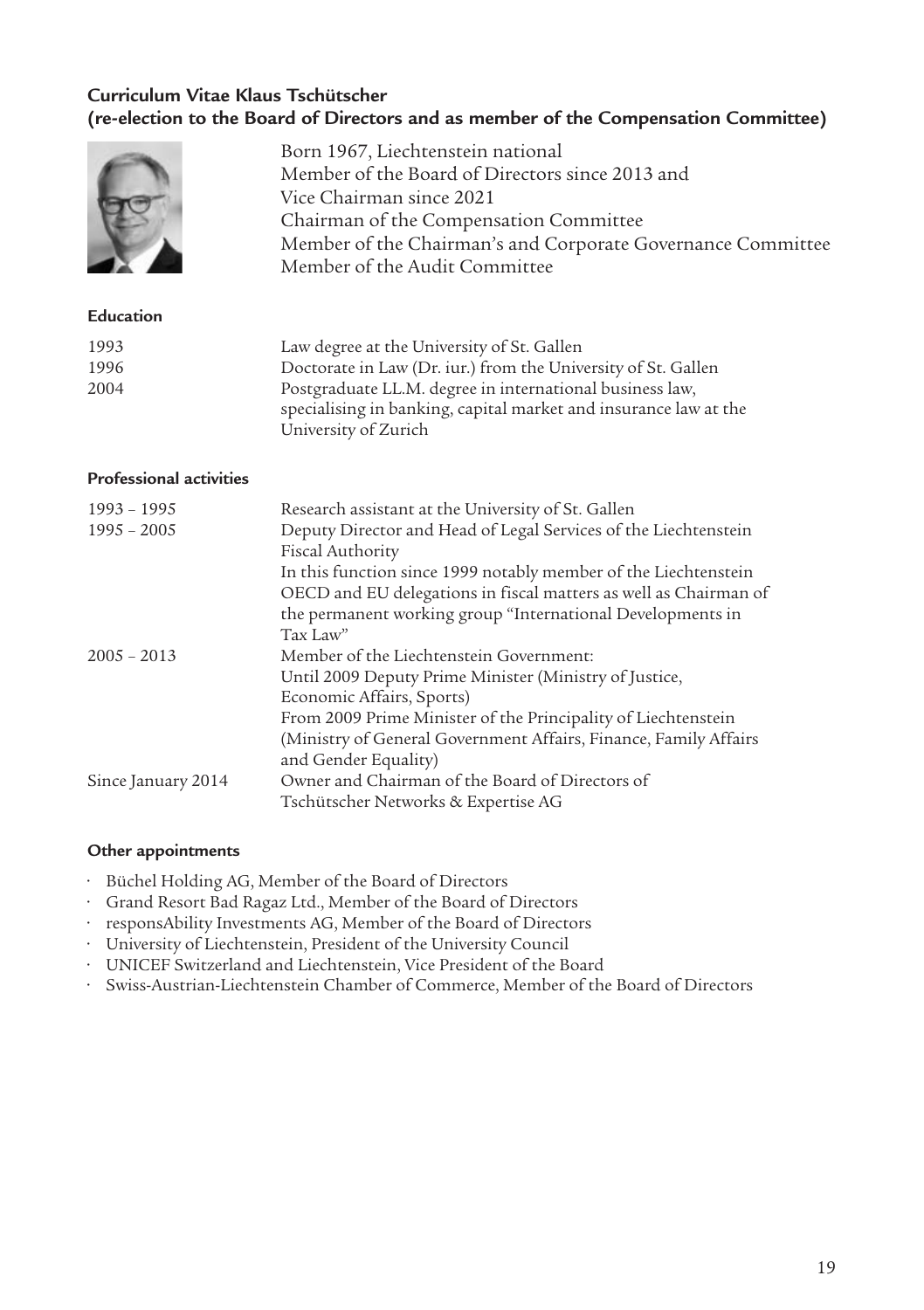# **Curriculum Vitae Monika Bütler (election to the Board of Directors)**



Born 1961, Swiss national

#### **Education**

| 1989 | Degree in Mathematics/Physics from the University of Zurich |
|------|-------------------------------------------------------------|
| 1994 | Degree in Economics from the University of St. Gallen       |
| 1997 | PhD (Dr. oec.) from the University of St. Gallen            |

#### **Professional activities**

| $1997 - 2001$ | Assistant Professor at Tilburg University, Netherlands                     |
|---------------|----------------------------------------------------------------------------|
| $2001 - 2004$ | Professor at the Faculty of Business and Economics, University of Lausanne |
| $2004 - 2021$ | Professor of Economics and Economic Policy,                                |
|               | University of St. Gallen:                                                  |
|               | 2009–2013 Dean of the School of Economics and Political Science            |
|               | 2020–2021 Vice Rector for Institutes and Continuing Education,             |
|               | University of St. Gallen                                                   |
| Since 2021    | Honorary Professor at the University of St. Gallen                         |
|               | and Research Fellow, Swiss Institute for Empirical                         |
|               | Economic Research SEW-HSG                                                  |

- Schindler Holding Ltd., Member of the Board of Directors
- Huber + Suhner AG, Member of the Board of Directors, Chairwoman of the Audit Committee
- AC Immune SA, Member of the Board of Directors, Chairwoman of the Audit Committee
- Member of the Bank Council of the Swiss National Bank (until 30 April 2022)
- Gebert Rüf Foundation, Deputy Chairwoman
- Max Schmidheiny Foundation, Member of the Foundation Board
- Swiss Management Association, Member of the Executive Board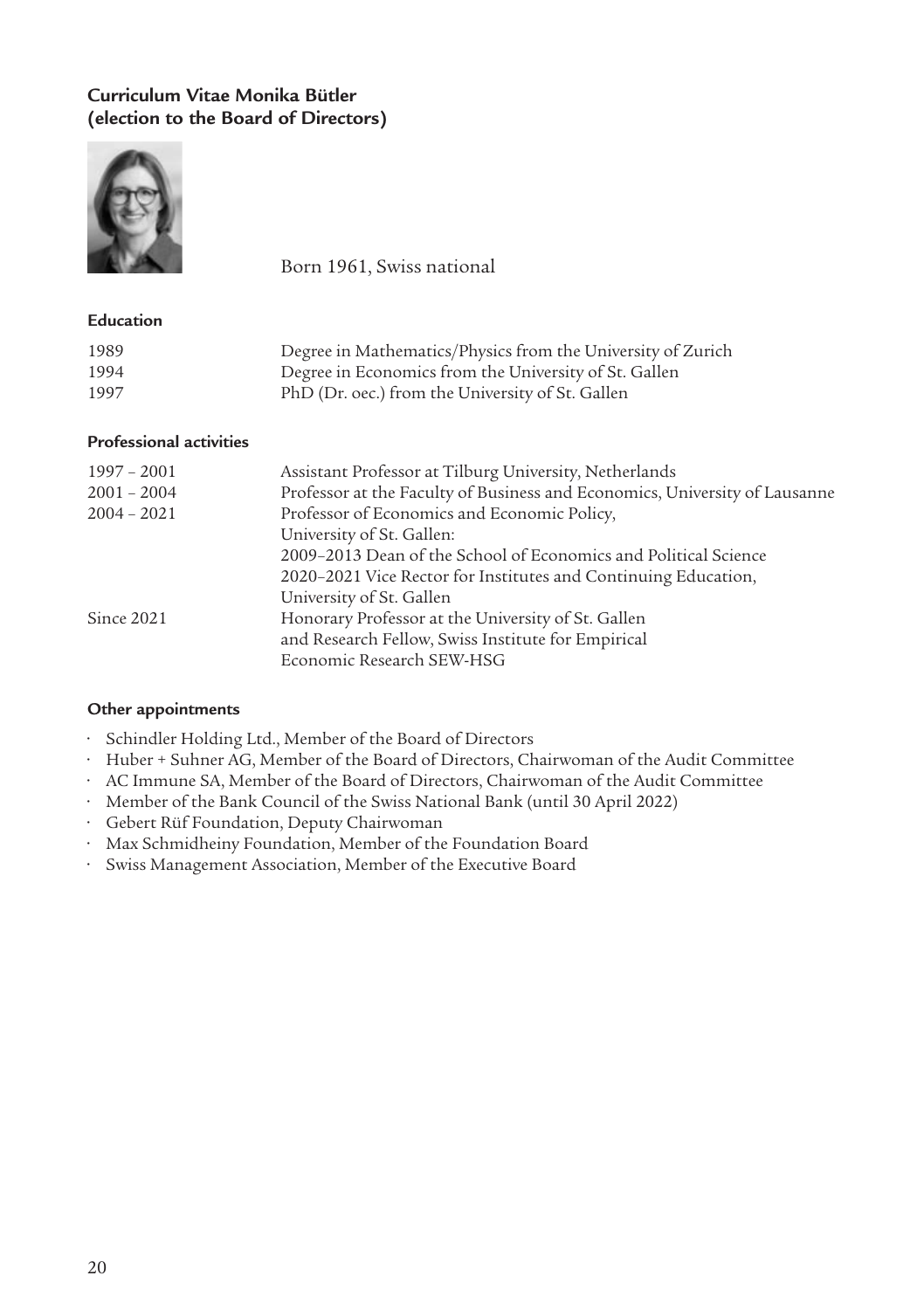# **Appendix II (Approval of the compensation for the Board of Directors and the Corporate Executive Board in conformity with Clause 16.1 of the Articles of Association)**

The General Meeting approves the fixed compensation for the Board of Directors on an annual basis until the next Annual General Meeting. The General Meeting also approves the maximum total amount of the fixed compensation and the long-term variable compensation component (variable compensation in the form of future subscription rights to Company shares, equity compensation plan) for the Corporate Executive Board on a prospective basis for the next financial year. By contrast, the short-term variable compensation component for the Corporate Executive Board is submitted to the General Meeting for retrospective approval for the previous financial year, having regard to the relevant business figures.

In a very challenging economic environment marked by Covid-19, Swiss Life again achieved a strong annual result during the year under review, clearly exceeding the medium-term planning targets overall. Adjusted profit from operations increased by 15% to CHF 1811 million, and net profit rose by 20% to CHF 1257 million. Adjusted return on equity amounted to 11% (target "Swiss Life 2021": 8–10%). Cash remittances to Swiss Life Holding increased by 6%. Cumulatively over three years under the "Swiss Life 2021" Group-wide programme, these remittances amounted to CHF 2.37 billion (target: CHF 2.0 to 2.25 billion). Over the past three years, Swiss Life has implemented two share buyback programmes totalling CHF 1.4 billion. The dividend payout ratio for the 2021 financial year was 61%, above the target range of 50–60%. The new business margin rose to 2.9%, and the value of new business came to CHF 482 million. The cumulative value of new business for the years 2019 to 2021 was CHF 1.5 billion (target "Swiss Life 2021": >CHF 1.2 billion). The fee result of CHF 699 million was well above the target of CHF 600 to 650 million, and the risk result of CHF 419 million was within the target range of CHF 400 to 450 million. Thanks to ongoing cost discipline, the efficiency targets were also achieved. Finally, as of 1 January 2022, Swiss Life estimates its SST ratio at about 220%, based on the regulatory solvency model, which is above the ambition range of 140 to 190%.

Against this backdrop and in conformity with Clause 16.1 of the Articles of Association, and on the basis of Swiss Life's current compensation policy, as set out in detail on pages 56–78 of the Annual Report 2021 (Compensation Report), the Board of Directors proposes that the General Meeting of 22 April 2022 approve the compensation as per agenda items 4.1 (Board of Directors) and 4.2 and 4.3 (Corporate Executive Board):

• Under **item 4.1,** the total amount of exclusively fixed compensation for the Board of Directors of CHF 3200000 for the period from the General Meeting 2022 until the Annual General Meeting 2023 is proposed for approval. The fixed compensation for members of the Board of Directors is paid 70% in cash and 30% in Swiss Life Holding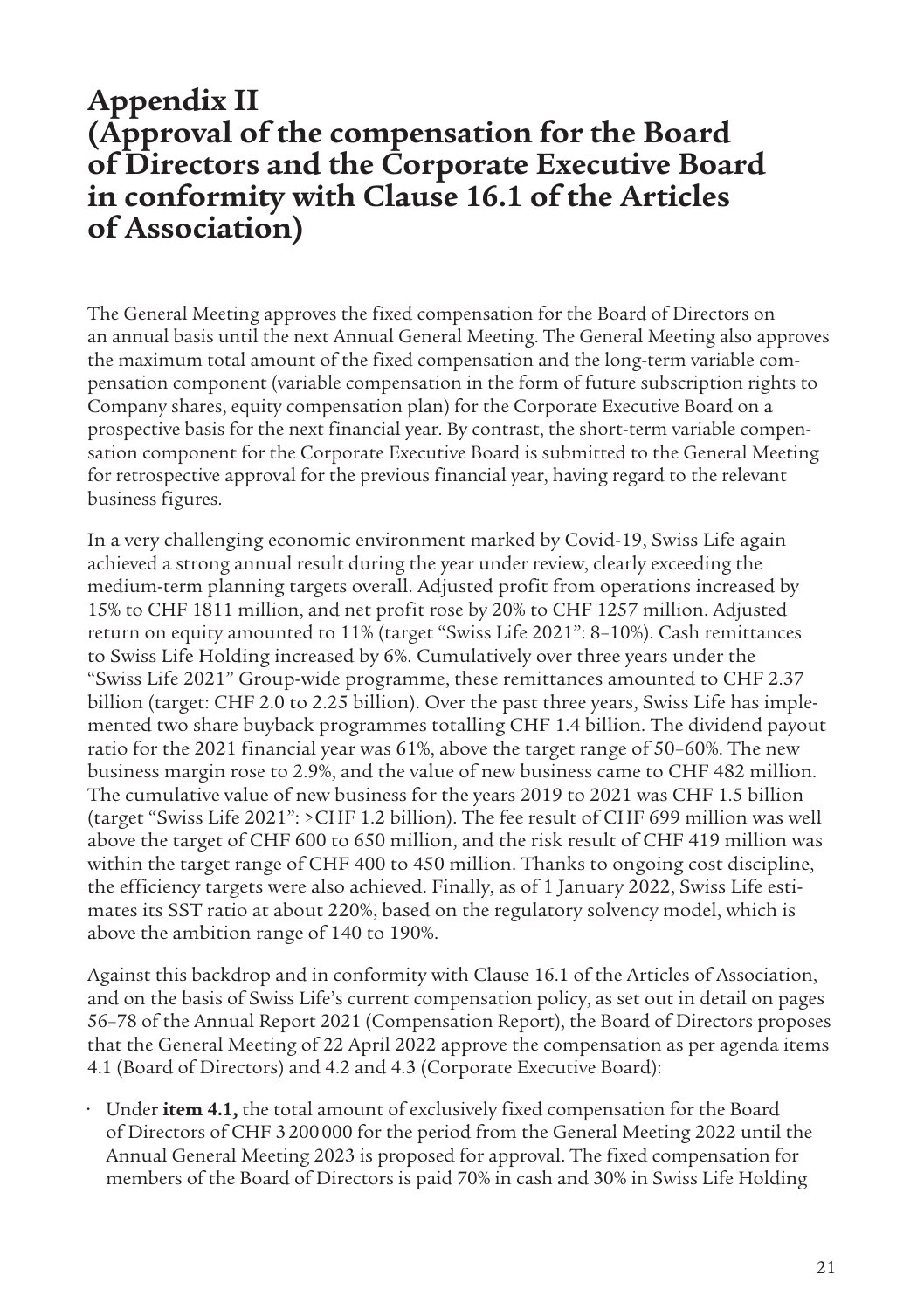shares; the shares are subject to a three-year blocking period from the date of allocation (see the explanations on compensation of members of the Board of Directors in the Compensation Report on pages 65–67).

The proposed fixed compensation for the Board of Directors in cash and blocked shares is unchanged from the previous year.

- Under **item 4.2,** the short-term variable compensation component for the Corporate Executive Board to be approved on a retrospective basis for the 2021 financial year in the total amount of CHF 4400000 consists of a cash bonus of a total of CHF 3780000 and deferred compensation in cash of a total of CHF 620000 (see the explanations on compensation of members of the Corporate Executive Board in the Compensation Report on pages 68–73).
- Under **item 4.3,** the maximum total amount of the fixed compensation and of the longterm variable compensation component (equity compensation plan) to be approved on a prospective basis for the 2023 financial year of a total of CHF 13800000 for the Corporate Executive Board consists of the fixed compensation in cash (basic salary incl. ancillary benefits in the form of contractual tax equalisation payments and international travel costs) and the allocated value as at the grant date of the future subscription rights to Swiss Life Holding shares. It also comprises other compensation (child allowance, etc.) as well as expenditure for occupational provisions. This budget or maximum amount represents an upper limit, which would only be reached in the case of exceptional business performance. The Board of Directors will determine the corresponding fixed compensation and the long-term variable compensation component for the Corporate Executive Board at the beginning of 2023 and will detail the key underlying factors in the Compensation Report.

As part of the 2023 equity compensation plan (long-term variable compensation component), the members of the Corporate Executive Board will be allocated a certain number of so-called Restricted Share Units (RSU) as of 1 March 2023 on the basis of the 2022 annual results. The RSUs confer a future entitlement to receive Swiss Life Holding Ltd shares free of charge after a three-year period has elapsed, and provided that the regulatory requirements are satisfied at that point. If all targets are achieved, allocation of shares in a ratio of 1:1 (1 RSU = 1 share) is planned. If the targets are only partially or not at all achieved, the share allocation is correspondingly reduced in proportion to the weighting of the relevant performance target, or the RSUs expire worthless. The Board of Directors will define the performance criteria for the 2023 equity compensation plan based on the Group-wide strategy and measure every performance criterion against the actual result on completion of the three-year period (see the explanations of the long-term variable compensation component and performance targets on pages 60–65 of the Compensation Report).

The amounts to be approved under items 4.1 to 4.3 do not include the social security contributions (AHV/IV/ALV/FAK), which the employer is required to pay by law.